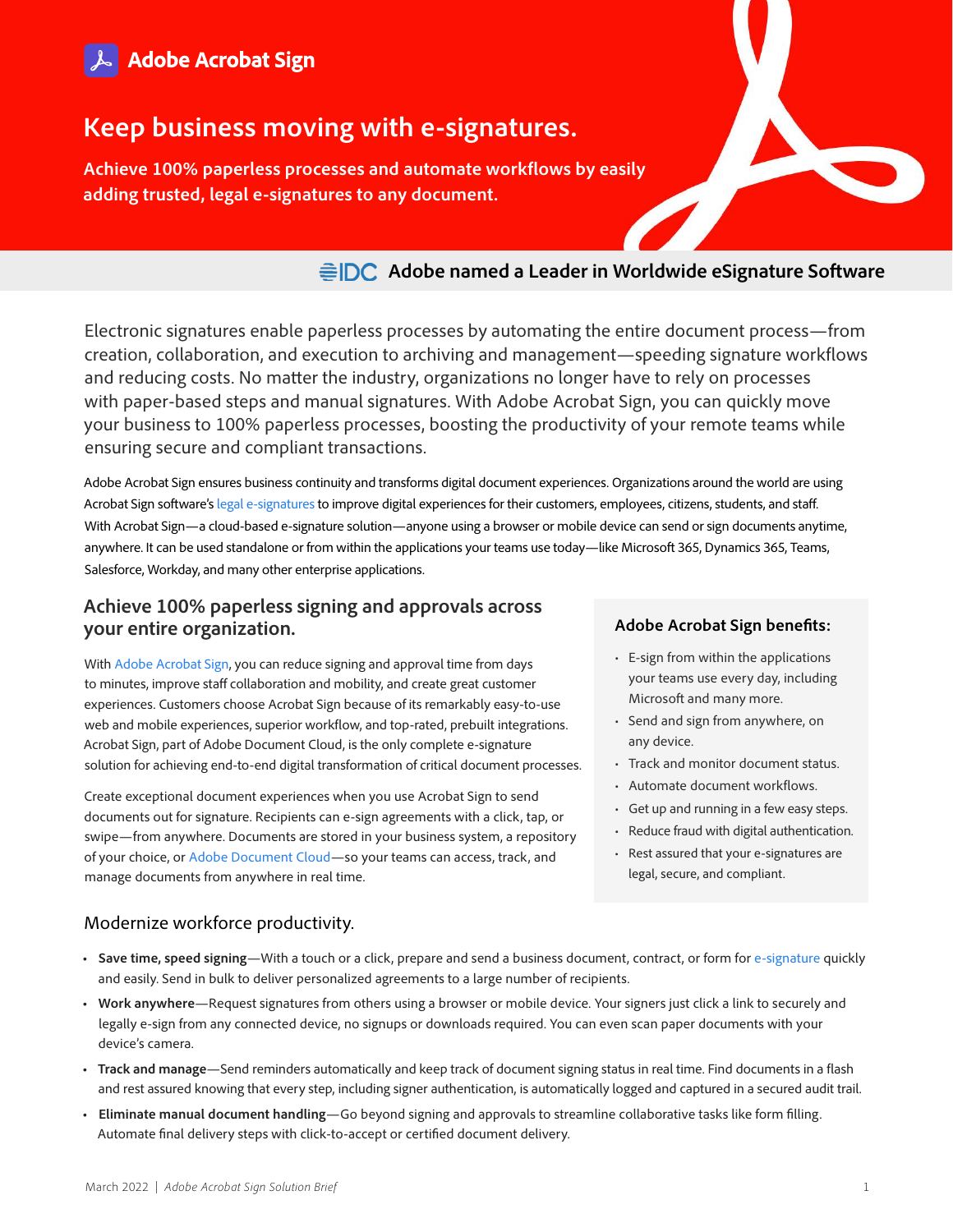## **E-signature use cases: Completely paperless processes for every business or industry**



**Sales**—Speed sales cycles—get quotes, agreements, and contracts signed with a fully customized signing experience.



**Human resources**—Onboard employees and get staff certified faster, with legally valid and globally secure e-signatures.



**IT and operations**—Help ensure valid authorizations and document change orders without additional software.



**Procurement**—Speed request for proposals (RFPs), bids, and contract cycle times with e-signatures, so your teams can deliver critical documents on time.



**Financial services**—Onboard clients faster with online applications and approvals from any device or location with legally valid and secure e-signatures.



**Government**—Improve citizen services and boost efficiencies with e-signature processes and costeffective digital experiences.



**Higher education**—Streamline student, staff, and faculty services with online enrollment and servicing.

**Healthcare and life sciences**—Provide paperless consent, waiver, and permission forms, making life easier for patients or trial participants.

### **Transform business processes.**

- **• Enhance your Microsoft investment**—Elevate employee productivity by adding Acrobat Sign to the Microsoft applications your teams already use. Send documents for signature directly from Microsoft 365, Teams, Dynamics 365, SharePoint, and more.
- **• Tailor signing workflows**—Ensure compliance with process steps that can be followed consistently. Easy-to-use visual design tools let you build reusable workflow templates and end-to-end business processes without IT.
- **• Integrate e-signatures into your business systems**—Use prebuilt integrations and APIs to embed e-signature processes into enterprise applications like Salesforce, Workday, and SAP—no programming required, no additional charges.
- **• Use smart forms**—Gather data from signers or prefill with information from back-end systems. Create mobile-friendly, prequalifying forms to determine which documents need to be signed or routed.
- **• Easily collect signatures from your website**—Post forms with signing capabilities so customers can sign agreements easily.
- **• Capture bulk signatures with a single click**—Send one document to hundreds of people using the [Mega Sign](https://helpx.adobe.com/sign/using/mega-sign.html) tool. Each recipient gets their own version to sign.

*"Because it's so easy for candidates to view and sign contracts, we're getting contracts returned in one working day. Adobe Acrobat Sign helps us position Merck as a modern digital company, which helps us attract innovative talent."*

**DIMITRI METZGER**, Technology Lead, R&D Informatics in CMO, Merck KGaA

#### **Maintain business continuity.**

- **• Track and manage progress**—Centralized, cloud-based storage simplifies management and your ability to access and track progress.
- **• Comply with electronic signature laws**—Build end-to-end processes that help ensure compliance with e-signature laws in the United States, Europe, Japan, Australia, and virtually every other industrialized nation in the world.
- **• Authenticate signers**—Verify the identity of everyone included in the signing process. Choose from a range of assurance levels to fit your business needs, including government ID, multifactor authentication, and [digital signatures](https://acrobat.adobe.com/us/en/sign/capabilities/digital-signatures-faq.html) with certificate-based digital IDs.
- **• Build customized reports**—Gain complete visibility into your document signing process and your team's productivity.
- **• Create a branded experience**—Easily add your company's logo and tagline to the signing experience and completely customize email templates to create great, on-brand experiences for your customers.